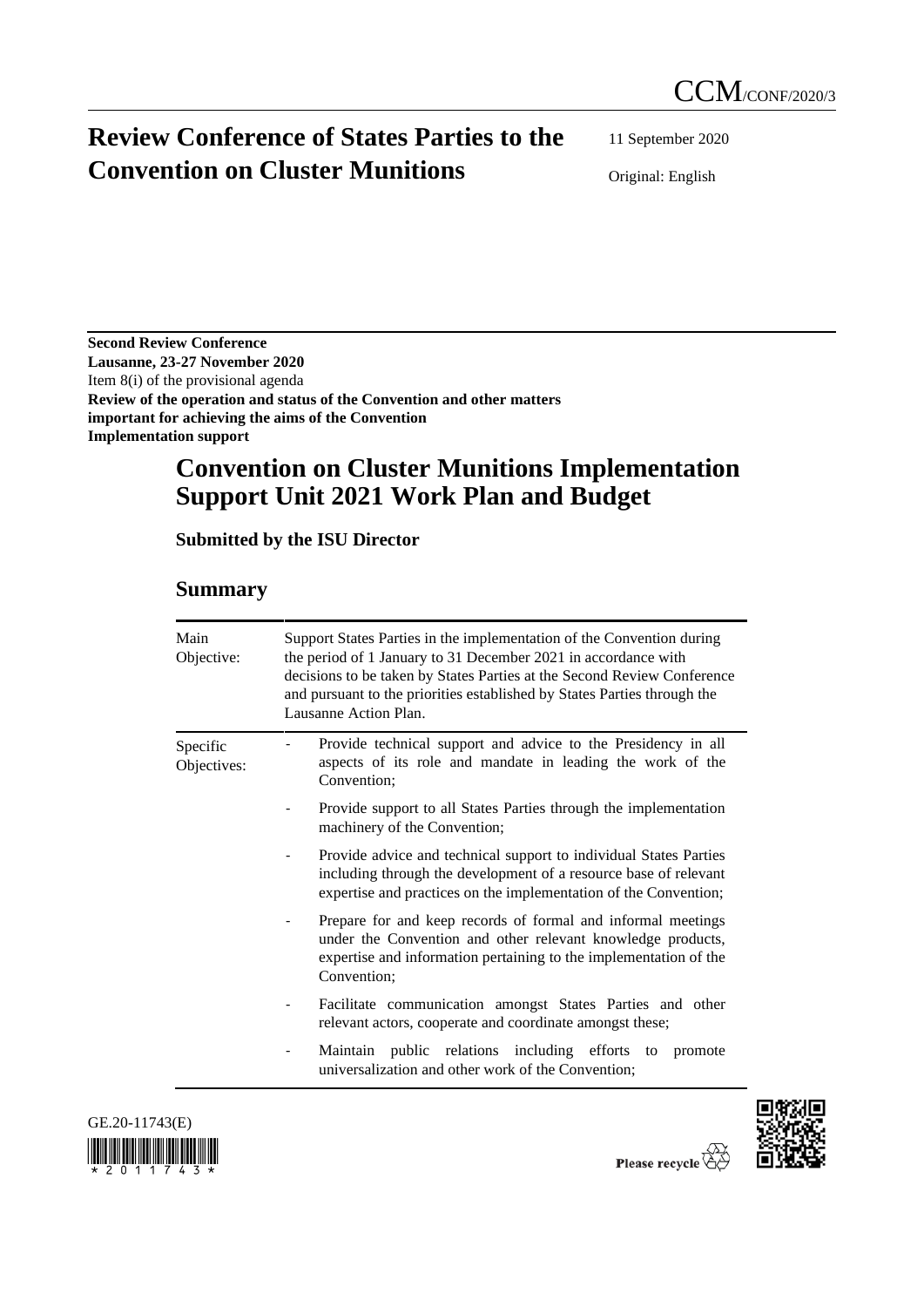| <b>Budget:</b>        | CHF 469'686                                                                                                                                                                                                                                                    |  |
|-----------------------|----------------------------------------------------------------------------------------------------------------------------------------------------------------------------------------------------------------------------------------------------------------|--|
|                       | Adherence to the Convention has become more universal.                                                                                                                                                                                                         |  |
|                       | States Parties have acted on their obligations and commitments<br>under the Convention and reported on them as prescribed. Where<br>necessary, States Parties have submitted extension requests that<br>are compliant with the stipulations of the Convention. |  |
|                       | All formal and informal meetings of the Convention have been<br>held as decided and organized efficiently and effectively.                                                                                                                                     |  |
| Expected<br>Outcomes: | The implementation machinery of the Convention has performed<br>its mandate in accordance with the decisions of States Parties.                                                                                                                                |  |
|                       | Serve as an interface between States Parties and the international<br>community on issues related to the implementation of the CCM.                                                                                                                            |  |
|                       | Support the CCM Sponsorship Programme;                                                                                                                                                                                                                         |  |

# **I. Mandate of the Implementation Support Unit**

The CCM Implementation Support Unit is mandated to coordinate and provide support to the work of the Convention, inter alia, in the following ways:

1. Assist the President and the President-Designate in all aspects of the Presidency as well as provide substantive and other support to Presidencies and the Coordinators;

2. Prepare, convene and support formal and informal meetings of the Convention, including the preparation of relevant documents, and conduct follow-up activities upon the request of the States Parties in addition to tasks derived from decisions taken at these meetings;

3. Offer advice and support to States Parties on the implementation of the Convention;

4. Develop and maintain a resource base of relevant technical expertise and best practices and, upon request, provide States Parties with such expertise;

5. Support the implementation of the Convention, including by contracting, if required, relevant technical expertise;

6. Facilitate communication among States Parties, facilitate communication with States not Parties and maintain public relations, including efforts to promote the universalization of the Convention;

7. Cooperate and coordinate with relevant actors, organisations and institutions;

8. Keep records of formal and informal meetings under the Convention and other relevant knowledge products, expertise and information pertaining to the implementation of the Convention;

9. Manage the Sponsorship Programme in collaboration with the Geneva International Centre for Humanitarian Demining (GICHD) by providing guidance, input and support as necessary;

10. Serve as an interface between the States Parties and the international community on issues related to the implementation of the CCM.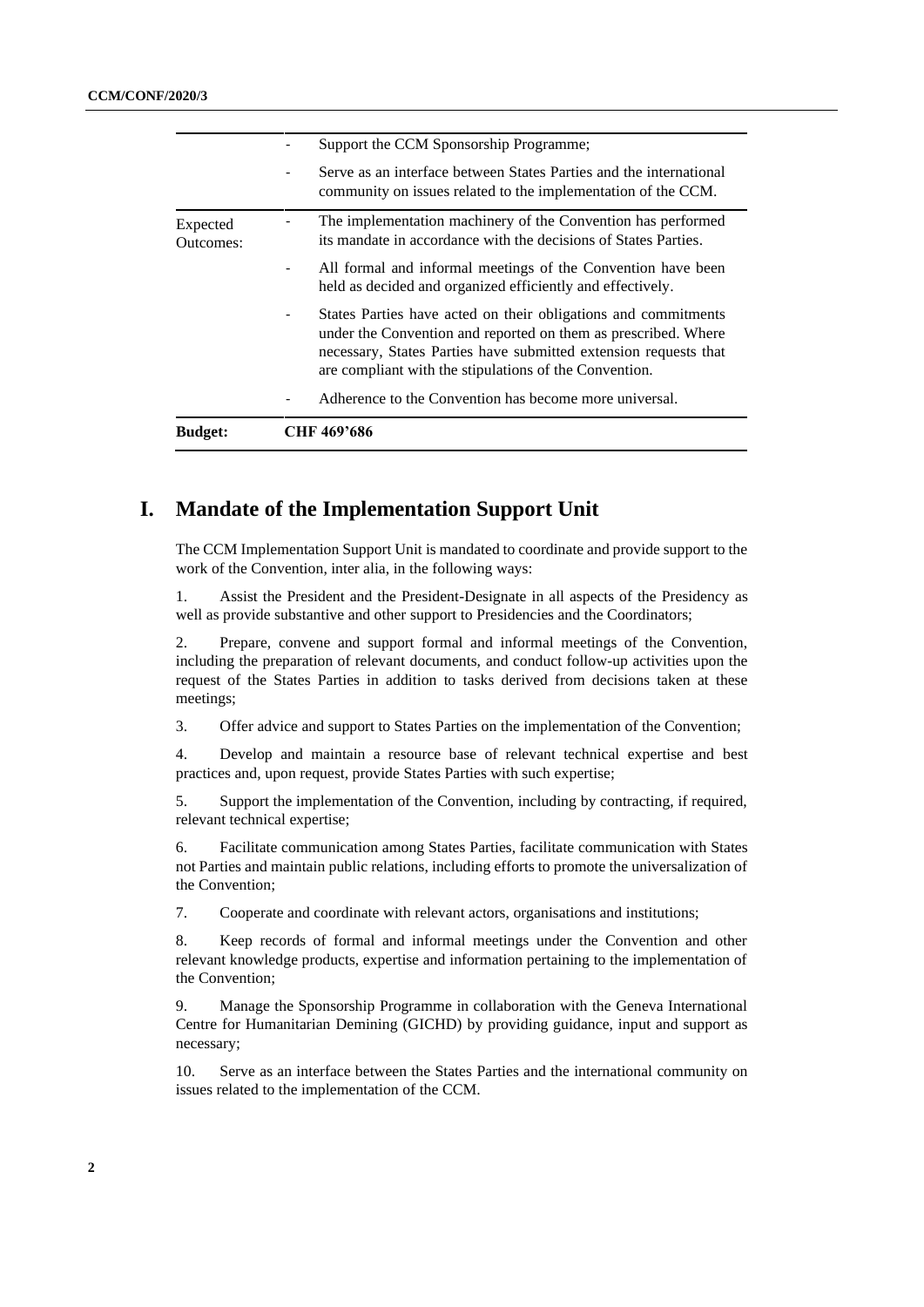# **II. Premise of the 2021 Work Plan**

In accordance with the decision (CCM/CONF/2015/7, Annex V.4) of States Parties taken at the CCM First Review Conference, the 2021 work plan and budget is being circulated to all States Parties for their consideration, 60 days prior to the Second Review Conference (2RC) to be held in Lausanne from 23 to 27 November 2020. The proposed 2021 work plan and its associated budget articulates the main activities that the ISU will undertake during the year in a manner consistent with its mandate, as well as in line with decisions taken at the 2RC. The activities are derived from the five-year 2021-2025 ISU work plan and budget to be considered and approved by States Parties during the 2RC.

The work plan aims to be a detailed overview of the activities to be undertaken by the ISU in support of CCM States Parties implementation of the Convention through the commitments articulated in the Lausanne Action Plan (LAP). This draft work plan has been reviewed and endorsed by the CCM Coordination Committee.

## **III. Priorities of the Implementation Support Unit**

## **1. Support to the President, the President-Designate and the Coordination Committee**

To support the President, President-Designate and Coordination Committee in their efforts to discharge their mandates, the ISU will, inter alia:

- Assist in the preparation and hosting of formal and informal meetings as required including the Tenth Meeting of States Parties, Coordination Committee meetings, Analysis Group meetings, workshops, seminars and side events;
- Produce, maintain and make available records and documentation of formal and informal meetings of the Convention;
- Facilitate communication between and among States Parties on behalf of office holders, as necessary;
- Maintain and update Convention implementation status records and analyses;
- Prepare and transmit invoices or reminders to States Parties related to annual contributions to the ISU budget.

## **2. Support on Universalization**

To support the Presidency, the Working Group on Universalization and States Parties in their universalization efforts, the ISU will, inter alia:

- Promote the Convention in relevant fora with an aim to increase adherence to and reinforce the norms established by the Convention;
- Identify potential new States Parties, provide country summaries with background information on universalisation efforts, as well as follow-up on these States;
- Provide support in the organisation of meetings, workshops, seminars and side events that support universalization efforts;
- Participate in CCM related outreach activities;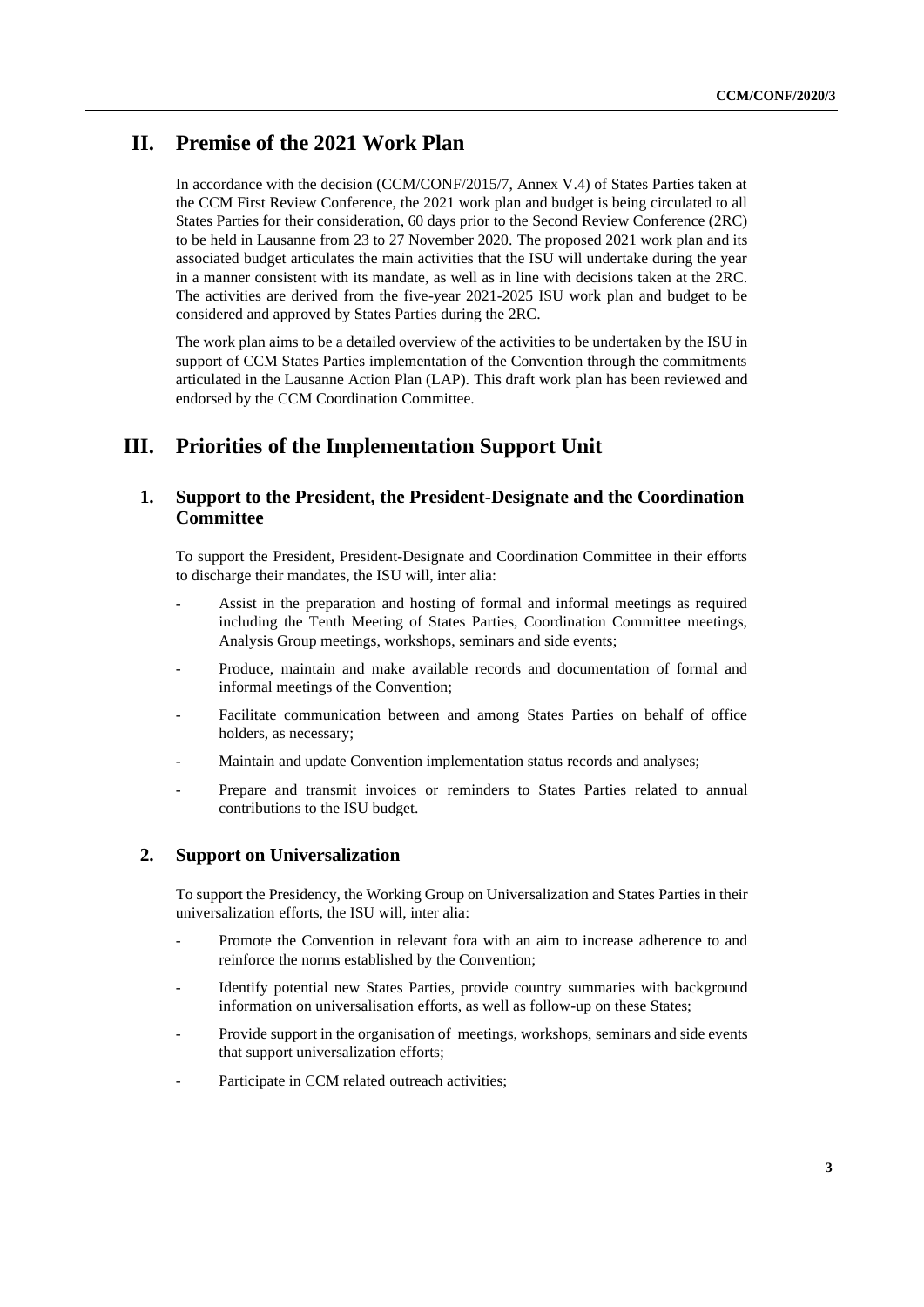Make available resources and tools to Signatory States and States not Parties to facilitate the ratification or accession process as relevant.

### **3. Support on Stockpile Destruction**

To support the Working Group on Stockpile Destruction and Retention perform its mandate and States Parties implement Article 3 obligations, the ISU will, inter alia:

- Facilitate communication with States Parties that have obligations under Article 3 on behalf of office holders, as relevant;
- Provide support in the collection, analysis and provision of summaries on the information submitted by States Parties on Article 3 implementation;
- Facilitate exchange of information, lessons learned and best practices in the implementation of Article 3 obligations;
- Provide relevant information or facilitate the exchange of relevant technical expertise as required by States Parties with Article 3 obligations;
- Provide advice or undertake in-country visits, as relevant, to assist States Parties in the implementation of Article 3 or in the preparation of a deadline extension request;
- Support the Article 3 Analysis Group in the consideration of extension requests submitted by States Parties;
- Facilitate the communication of requests for international cooperation and assistance submitted by States Parties with obligations under Article 3 to other States Parties and other relevant partners in a position to provide assistance.

#### **4. Support on Clearance and Risk Reduction Education**

To support the Working Group on Clearance and Risk Reduction Education perform its mandate and States Parties implement Article 4 obligations, the ISU will, inter alia:

- Facilitate communication with States Parties that have obligations under Article 4 on behalf of office holders, as relevant;
- Provide support in the collection, analysis and provision of summaries on the information submitted by States Parties on Article 4 implementation;
- Facilitate exchange of information, lessons learned and best practices in the implementation of Article 4 obligations;
- Provide relevant information or facilitate the exchange of relevant technical expertise required by States Parties with Article 4 obligations;
- Provide advice or undertake in-country visits, as relevant, to assist States Parties in the implementation of Article 4 or in the preparation of a deadline extension request;
- Support the Article 4 Analysis Group in the consideration of extension requests submitted by States Parties;
- Facilitate the communication of requests for international cooperation and assistance submitted by States Parties with obligations under Article 4 to other States Parties and other relevant partners in a position to provide assistance.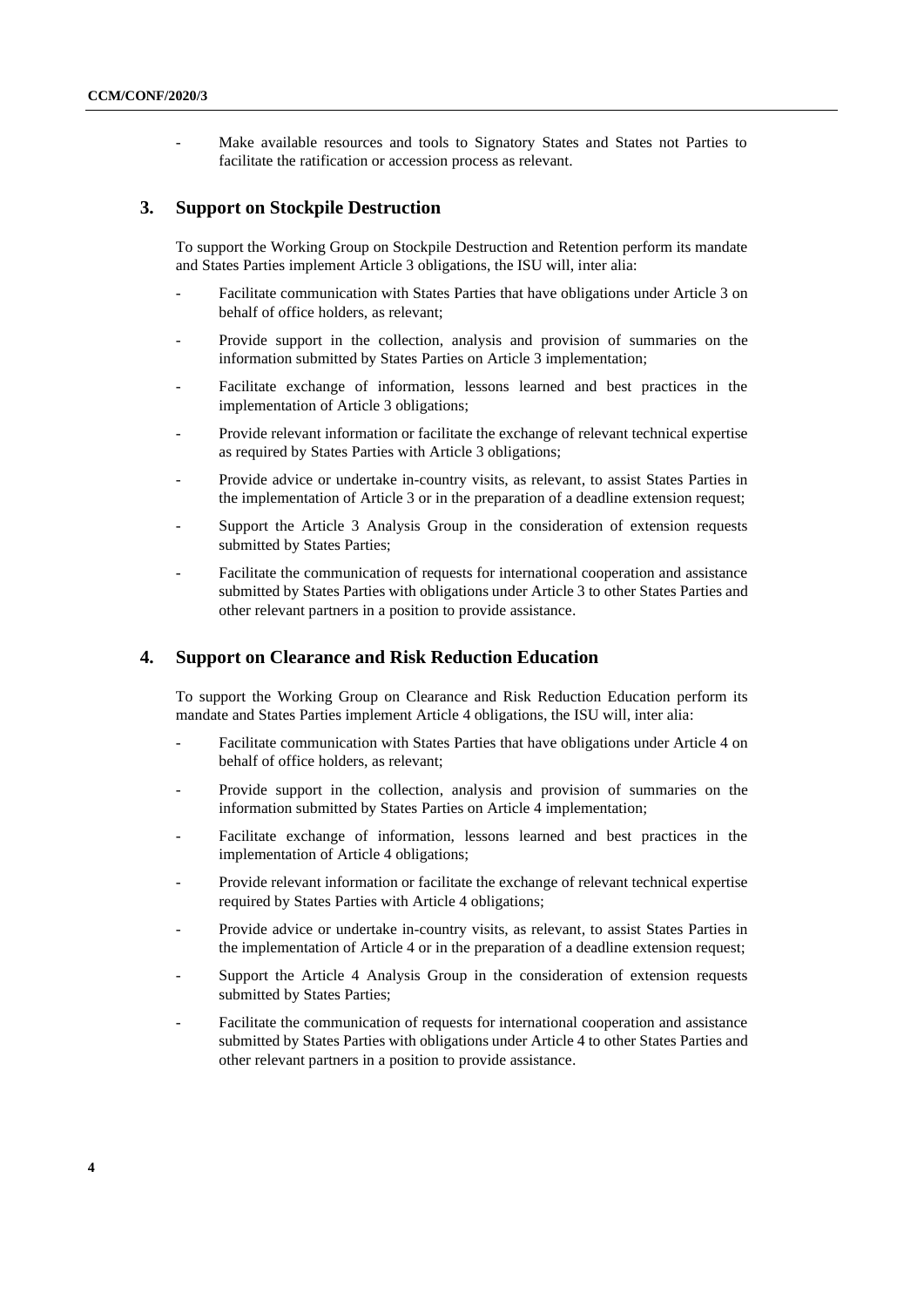## **5. Support on Victim Assistance**

To support the Working Group on Victim Assistance, perform its mandate and States Parties implement Article 5 obligations, the ISU will, inter alia:

- Facilitate communication with States Parties that have obligations under Article 5 on behalf of office holders, as necessary;
- Provide relevant information or facilitate the exchange of relevant technical expertise required by States Parties with Article 5 obligations to enable them to improve on the quality and efficiency of assistance provided to cluster munition victims and other persons with disabilities;
- Encourage an increase in the involvement and integration of victims in policy-making and decision-making processes;
- Promote exchange of information on good and cost-effective practices between States Parties;
- Promote an integrated approach to victim assistance and facilitate cooperation with other Conventions and the broader disability sector.

### **6. Support on International Cooperation and Assistance**

To support the Working Group on International Cooperation and Assistance perform its mandate and States Parties implement Article 6 obligations, the ISU will, inter alia:

- Facilitate exchanges between States Parties requiring assistance with States in a position to do so;
- Facilitate communication between and among States Parties and other relevant actors to promote strengthened partnerships, better targeted scarce resources and the timely and effective implementation of Convention obligations;
- Promote cooperation and assistance through the provision of supplementary information and best practices sharing by way of technical, financial and expertise exchanges;
- Support promotion of the establishment of country-specific approaches such as *country coalitions* that enhance the ability of States Parties in need of assistance to fulfil their obligations under Articles 3, 4 and 5 through coordinated and targeted cooperation.

## **7. Support on Transparency Measures**

To support the Coordinator on Transparency Measures perform its mandate and States Parties implement Article 7 obligations, the ISU will, inter alia:

- Encourage the submission of timely and quality reports by States Parties and regularly highlight the important role played by information shared through transparency reports in the effective evaluation and monitoring of the Convention;
- Provide targeted technical assistance to States Parties as required;
- Assist the thematic Coordinators to follow-up on information provided in initial and annual transparency reports;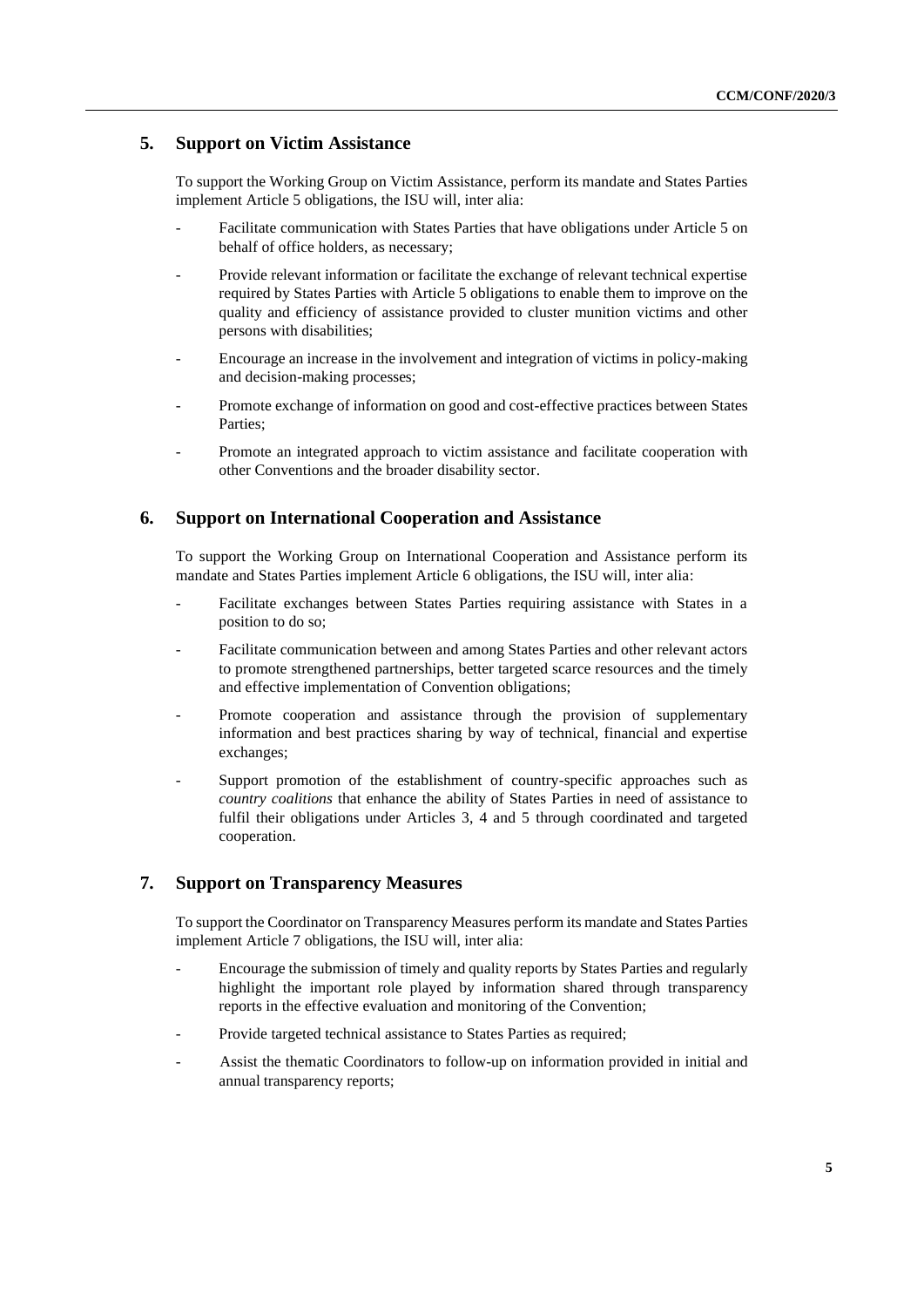- Raise awareness on the benefits of reporting through existing Convention social media platforms and at other relevant fora to reinforce the message that reporting is an obligation for all States Parties;
- Provide States Parties with analytical summaries of information contained in Article 7 reports to facilitate the practical use of reporting.

#### **8. Support on National Implementation Measures**

To support the Coordinator on National Implementation Measures and States Parties implement Article 9 obligations, the ISU will, inter alia:

- Facilitate communication and dissemination of existing tools and best practices to stimulate an increase in Article 9 compliance by States Parties;
- Assist in monitoring Article 9 compliance by States Parties and provide targeted technical assistance to States Parties as necessary;
- Assist to increase awareness amongst national actors of the obligations under Article 9 resulting in higher compliance in national military doctrine, policies and training;
- Provide support in the organization of meetings, workshops, seminars and side events on Article 9 implementation;
- Encourage States Parties in need of assistance to seek cooperation and assistance in the review of existing national legislation to ensure it allows for the full implementation of the Convention and to achieve Article 9 compliance.

#### **9. Communication**

In addition to acting on the thematic priorities of States Parties based on decisions taken at the 2RC and other formal meetings of the Convention, the ISU will also, inter alia:

- Administer, maintain and constantly update the official website and social media accounts of the Convention to ensure quality and timely dissemination of information;
- Facilitate communication among States Parties, Signatory States and States not Parties with all other relevant actors, organizations and institutions and maintain public relations;
- Raise awareness on the Convention at all relevant fora;
- Produce Convention-related publications and promotional materials as necessary.

#### **10. Other Implementation Support**

To further support the effective implementation of the Convention, the ISU will, inter alia:

- Provide in-depth briefings on the Convention and its provisions at various fora;
- Facilitate enhanced coordination with other conventions, organizations and stakeholders as appropriate;
- Liaise with the UN, particularly UNODA, on matters pertaining to the organization and documentation of formal meetings of the Convention, as well as other relevant matters;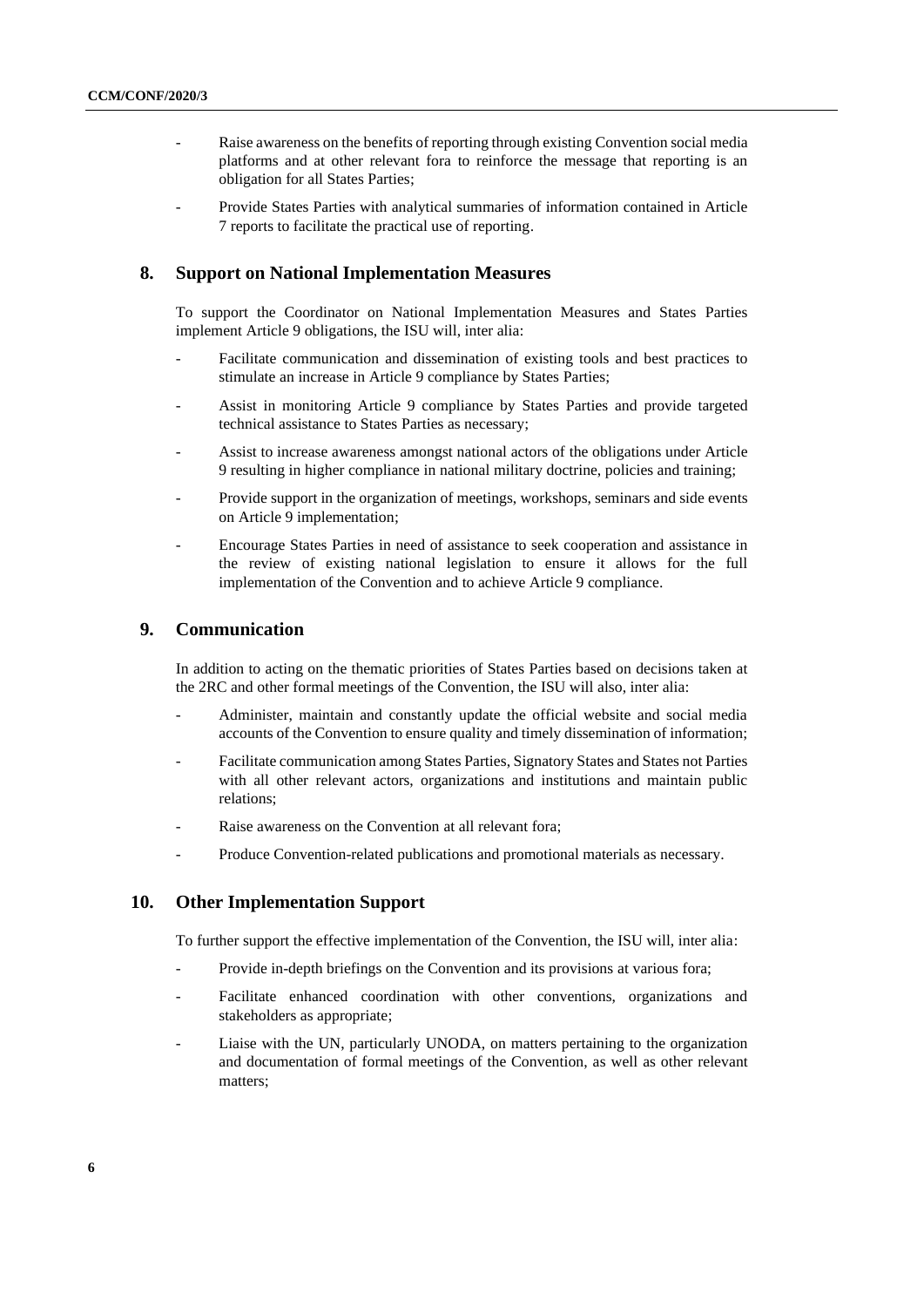Perform other tasks as instructed by States Parties through the Presidency or Coordination Committee.

## **IV. Expected outcomes**

1. The Convention's implementation machinery has performed its mandate in accordance with decisions of States Parties.

2. The Tenth Meeting of States Parties (10MSP) and other formal or informal meetings have been held as required and organized efficiently and effectively, including the Sponsorship Programme to facilitate a gender and diverse participation.

3. Relevant States Parties have made declarations of completion under Article 3 and Article 4 within the stipulated Convention deadlines or have submitted high-quality and timely requests to extend the deadline in accordance with the Convention.

4. States Parties have acted on their obligations and commitments under the Convention elaborated through the Lausanne Action Plan and have reported on them annually as required by the Convention.

5. Relevant knowledge products, expertise and information related to the Convention have enabled States Parties to carry out their work efficiently and effectively.

6. Adherence to the Convention have become more universal.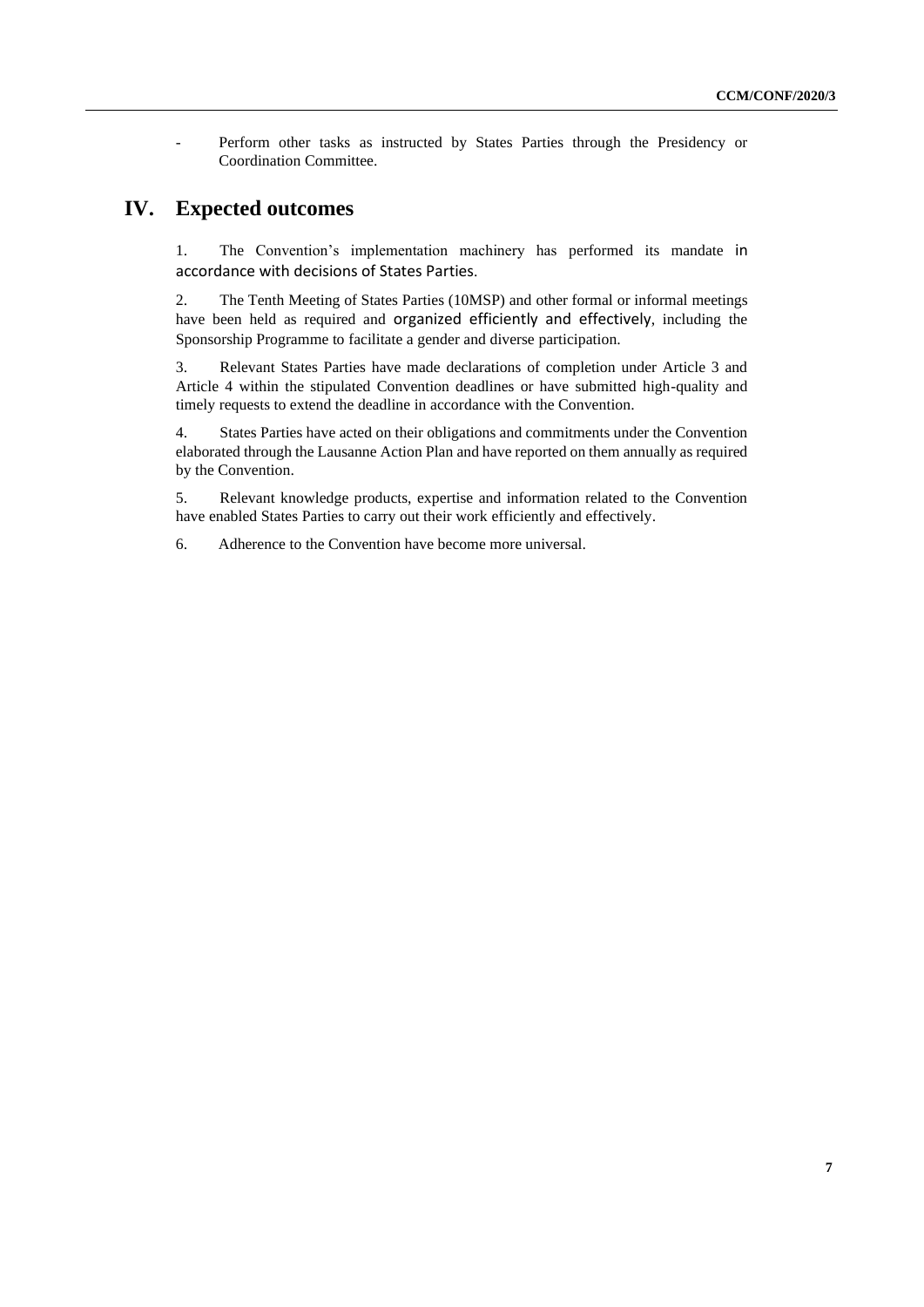# **V.2021 Outcomes, Outputs and Activities**

| <i>Outcomes</i>                                                                                                                                                     | <i>Outputs</i>                                                                                                                                                                                                                                     | <b>Activities</b>                                                                                                                                                                                                                                                                                                                                                                                                                                    |
|---------------------------------------------------------------------------------------------------------------------------------------------------------------------|----------------------------------------------------------------------------------------------------------------------------------------------------------------------------------------------------------------------------------------------------|------------------------------------------------------------------------------------------------------------------------------------------------------------------------------------------------------------------------------------------------------------------------------------------------------------------------------------------------------------------------------------------------------------------------------------------------------|
| The implementation machinery<br>of the Convention has performed<br>its mandate in accordance with<br>the decisions of the States                                    | The presidency receives the information and advice<br>necessary to carry out its functions.                                                                                                                                                        | Assist the presidency in all aspects to achieve the objectives of the<br>Convention.<br>Participate in the preparation of documentation and provide other support<br>during formal and informal meetings.<br>Provide implementation status updates, situational analysis and other<br>practical documents and tools.<br>Provide support and follow-up as necessary on formal and informal<br>$\overline{\phantom{a}}$<br>meetings of the Convention. |
| Parties.                                                                                                                                                            | Coordinators receive the requisite advice and support<br>to undertake their roles as well as enable them to<br>guide States Parties in meeting their obligations.                                                                                  | Prepare and support informal meetings on behalf of coordinators,<br>$\overline{\phantom{a}}$<br>including the preparation of relevant documents.<br>Carry out follow-up activities upon the request of coordinators.<br>$\overline{\phantom{a}}$<br>Keep up-to-date records of formal and informal meetings and of other<br>$\blacksquare$<br>relevant knowledge products, expertise and information.                                                |
| <b>The Tenth Meeting of States</b><br>Parties and other formal and<br>informal meetings have been<br>held as required and organized<br>efficiently and effectively, | The presidency and coordinators receive adequate<br>advice and support to ensure a successful hosting of<br>the Tenth Meeting of States Parties (10MSP) and all<br>meetings related to the pursuit of the Convention's<br>aim throughout the year. | Provide support required by the presidency and the Coordination<br>Committee in organizing the 10MSP<br>Prepare and convene formal and informal meetings under the Convention<br>upon request.<br>Produce and maintain records and documentation of formal and informal<br>meetings of the Convention.                                                                                                                                               |
| including the Sponsorship<br><b>Programme to facilitate</b><br>participation in these meetings.                                                                     | Increased gender and diverse participation from States<br>because of a well-functioning sponsorship<br>programme.                                                                                                                                  | Manage and collaborate with donors and the GICHD on the<br>$\overline{\phantom{a}}$<br>implementation of the CCM Sponsorship Programme objectives.<br>Prioritize female participation in meetings of the Convention.<br>Facilitate and encourage participation in CCM meetings of under-<br>represented regions.                                                                                                                                     |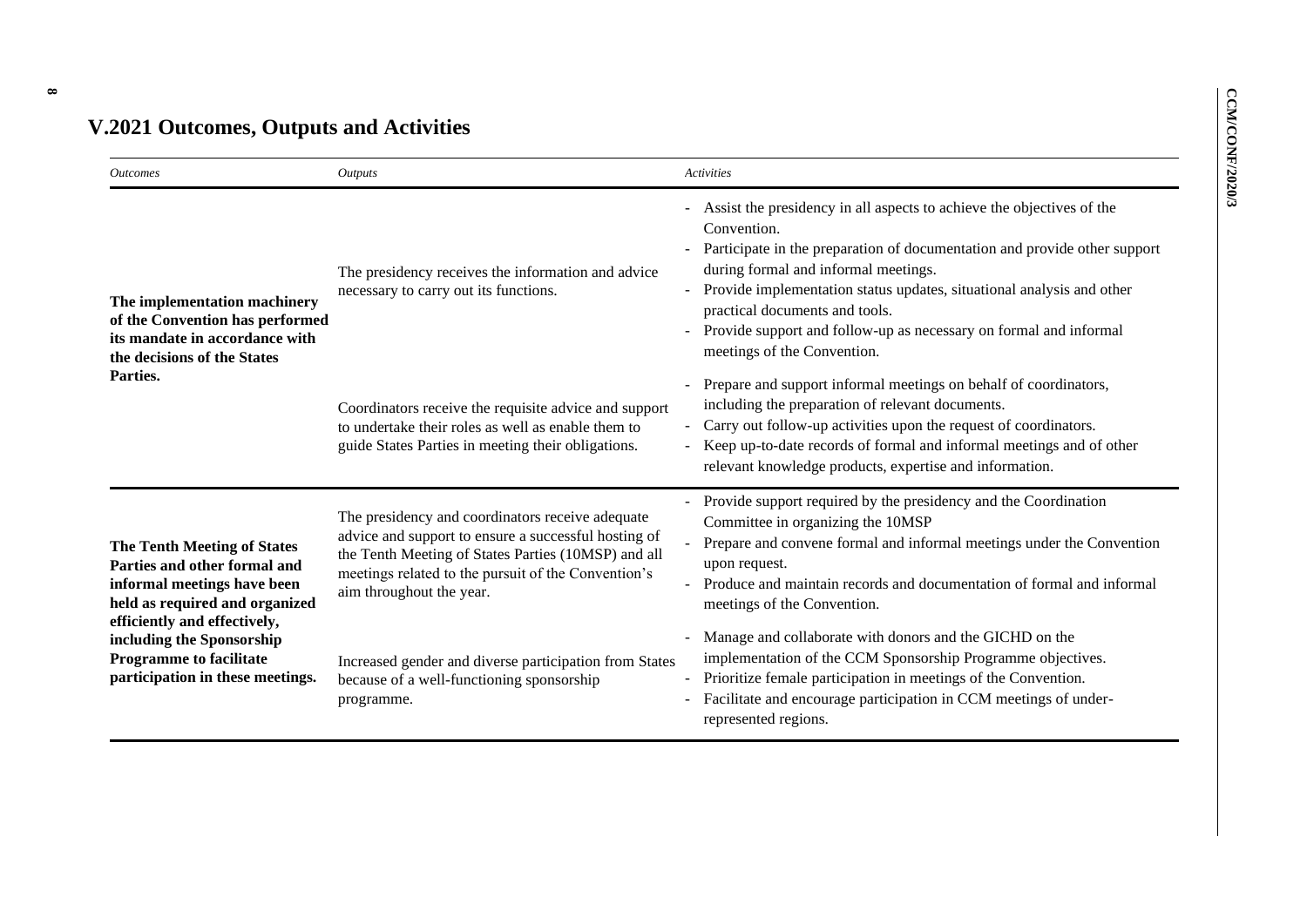| <b>Outcomes</b>                                                                                                                                                                                                                              | <b>Outputs</b>                                                                                                                                                                                                                                                                  | Activities                                                                                                                                                                                                                                                                                                                                                                                                                                                                                    |
|----------------------------------------------------------------------------------------------------------------------------------------------------------------------------------------------------------------------------------------------|---------------------------------------------------------------------------------------------------------------------------------------------------------------------------------------------------------------------------------------------------------------------------------|-----------------------------------------------------------------------------------------------------------------------------------------------------------------------------------------------------------------------------------------------------------------------------------------------------------------------------------------------------------------------------------------------------------------------------------------------------------------------------------------------|
| <b>Relevant States Parties have</b><br>made declarations of completion<br>under Article 3 or Article 4<br>within the stipulated Convention<br>deadlines or have submitted<br>high-quality and timely requests<br>to extend their deadline in | Coordinators on Stockpile Destruction and Retention,<br>Clearance and Risk Education, and International<br>Cooperation and Assistance receive the requisite<br>advice and support to assist and follow up with States<br>Parties with obligations under Article 3 or Article 4. | Support meetings convened by Coordinators and furnish relevant<br>background information, tools and resources as required.<br>Assist the Coordinators in their outreach and follow up efforts upon<br>request.<br>Facilitate information sharing between and amongst States requiring<br>assistance, donor States and other key actors to enhance partnerships and<br>boost implementation of the Convention.<br>Facilitate the hosting of at least one country coalitions meeting in Geneva. |
| accordance with the Convention.                                                                                                                                                                                                              | All relevant States Parties receive the requisite advice<br>and support needed to fulfil their obligations under<br>Article 3 or Article 4.                                                                                                                                     | Carry out support missions upon the request of States Parties.<br>Provide all necessary information or facilitate exchange with relevant<br>technical expertise required by States Parties.                                                                                                                                                                                                                                                                                                   |
| <b>States Parties have acted on</b><br>their obligations and<br>commitments under the                                                                                                                                                        | All thematic Coordinators receive the anticipated<br>support to assist and follow up with States Parties to<br>enable them report on their obligations under the<br>Convention.                                                                                                 | Support meetings convened by all thematic Coordinators and furnish<br>relevant background information, tools and resources as required.<br>Assist the Coordinators in their outreach and follow up efforts upon<br>request.<br>Support the preparation and timely submission of high-quality<br>transparency reports<br>Support States Parties as necessary to increase the report submission rate.                                                                                           |
| Convention as elaborated by the<br><b>Lausanne Action Plan and have</b><br>reported on them annually as<br>required by the Convention.                                                                                                       | States Parties receive the necessary advice and<br>support to act on the commitments contained in the<br>Lausanne Action Plan.                                                                                                                                                  | Provide advice to States Parties and facilitate relevant technical expertise,<br>necessary information, tools and resources to implement their obligations.<br>Facilitate increased cooperation between and among relevant stakeholders<br>in the implementation of the Convention.<br>Upon request, carry out support missions to offer technical assistance or<br>organize workshops with a regional or thematic focus on the core                                                          |

Convention commitments.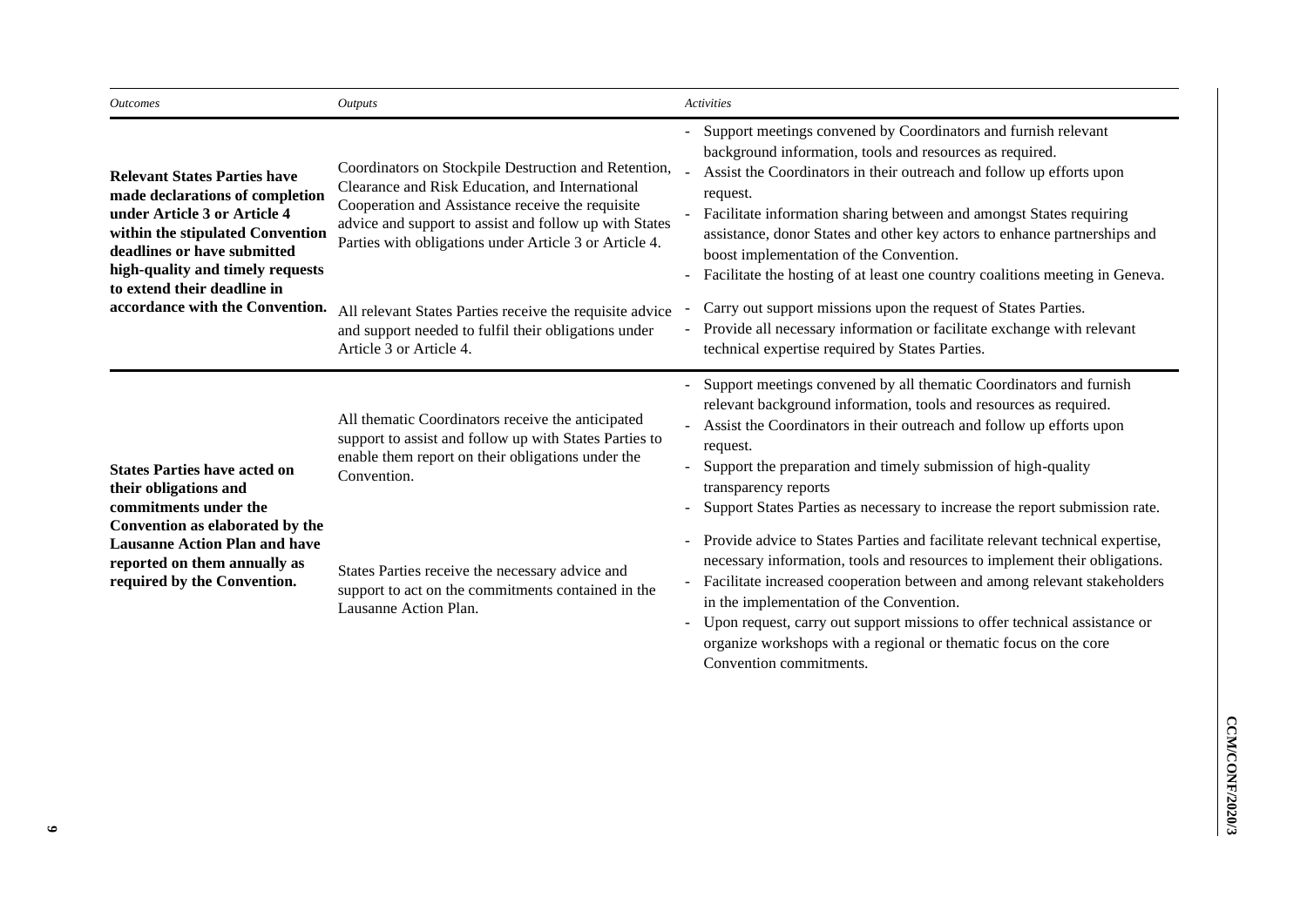| <i><u><b>Outcomes</b></u></i>                                                                                                  | <b>Outputs</b>                                                                                                                                   | Activities                                                                                                                                                                                                                                                                                                                                                                                    |
|--------------------------------------------------------------------------------------------------------------------------------|--------------------------------------------------------------------------------------------------------------------------------------------------|-----------------------------------------------------------------------------------------------------------------------------------------------------------------------------------------------------------------------------------------------------------------------------------------------------------------------------------------------------------------------------------------------|
| Relevant knowledge products,<br>expertise and information<br>related to the Convention have<br>enabled States Parties to carry | State representatives are more knowledgeable about<br>the Convention.                                                                            | - Provide in-depth briefs to new State Party or State not Party<br>representatives on the Convention as relevant.<br>Facilitate communication to encourage strengthened partnerships among<br>States Parties and other relevant actors to accelerate the full<br>implementation of the Convention.<br>Produce Convention-related publications and promotional materials as<br>necessary.      |
| out their work efficiently and<br>effectively.                                                                                 | Information on the Convention and its operations is<br>more readily available to States Parties and other<br>stakeholders.                       | Maintain and update the official website and social media accounts of the<br>Convention to ensure quality and timely dissemination of information.<br>Communicate, as appropriate, the decisions and priorities arising from the<br>Convention's meetings.                                                                                                                                    |
| <b>Adherence to the Convention</b><br>has become more universal.                                                               | The Presidency and Universalization Coordinators<br>receive sufficient advice and support to conduct their<br>universalization outreach efforts. | - Identify potential new States Parties and provide summaries and<br>background information on these.<br>Assist the Presidency and Coordinators in their outreach and follow up<br>efforts upon request.<br>Carry out support missions upon request of the Presidency or<br>Coordinators.                                                                                                     |
|                                                                                                                                | States receive adequate support to advance the<br>universalization of the Convention as described in the<br>Lausanne Action Plan.                | Organize, upon request, formal and informal meetings on the<br>universalization of the Convention.<br>Promote the Convention with the aim to increase adherence to and<br>reinforcement of the norms established by the Convention.<br>Provide existing tools and practical assistance to Signatory States and<br>States not Parties requiring assistance prior to accession or ratification. |